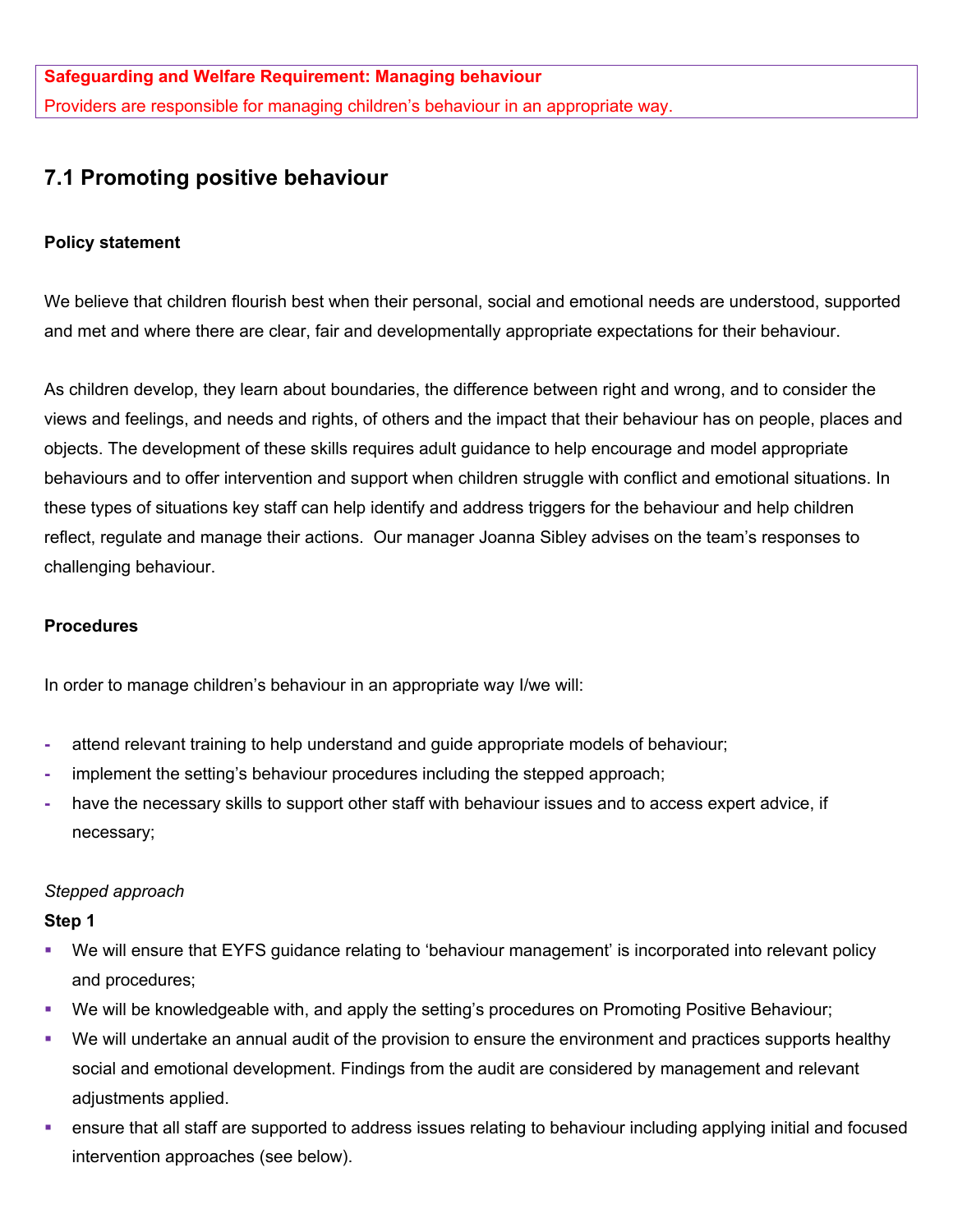#### **Step 2**

- We address unwanted behaviours using the agreed and consistently applied initial intervention approach. If the unwanted behaviour does not reoccur or cause concern then normal monitoring will resume.
- Behaviours that result in concern for the child and/or others will be discussed between the key person, the manager and Special Educational Needs Coordinator (SENCO). During the meeting, the key person will use their knowledge and assessments of the child to share any known influencing factors (new baby, additional needs, illness etc.) in order to place the behaviour into context. Appropriate adjustments to practice will be agreed and if successful normal monitoring resumed.
- If the behaviour continues to reoccur and remains a concern then the key person and SENCO should liaise with parents to discuss possible reasons for the behaviour and to agree next steps. If relevant and appropriate, the views of the child relating to their behaviour should be sought and considered to help identify a cause. If a cause for the behaviour is not known or only occurs whilst in the setting then the manager will suggest using a focused intervention approach to identify a trigger for the behaviour.
- § If a trigger is identified then the SENCO and key person will meet with the parents to plan support for the child through developing an action plan. If relevant, recommended actions for dealing with the behaviour at home should be agreed with the parent/s and incorporated into the plan. Other members of the staff team should be informed of the agreed actions in the action plan and help implement the actions. The plan should be monitored and reviewed regularly by the key person and SENCO until improvement is noticed.

All incidents and intervention relating to unwanted and challenging behaviour by children should be clearly and appropriately logged.

## **Step 3**

- If, despite applying the initial intervention and focused intervention approaches, the behaviour continues to occur and/or is of significant concern, then the behaviour coordinator and SENCO will invite the parents to a meeting to discuss external referral and next steps for supporting the child in the setting.
- It may be agreed that the Common Assessment Framework (CAF) or Early Help process should begin and that specialist help be sought for the child – this support may address either developmental or welfare needs. If the child's behaviour is part of a range of welfare concerns that also include a concern that the child may be suffering or likely to suffer significant harm, follow the Safeguarding and Children and Child Protection Policy (1.2). It may also be agreed that the child should be referred for an Education, Health and Care assessment. (See Supporting Children with SEN policy 9.2)
- Advice provided by external agencies should be incorporated into the child's action plan and regular multidisciplinary meetings held to review the child's progress.

## *Initial intervention approach*

We use an initial problem solving intervention for all situations in which a child or children are distressed on in conflict. All staff use this intervention consistently.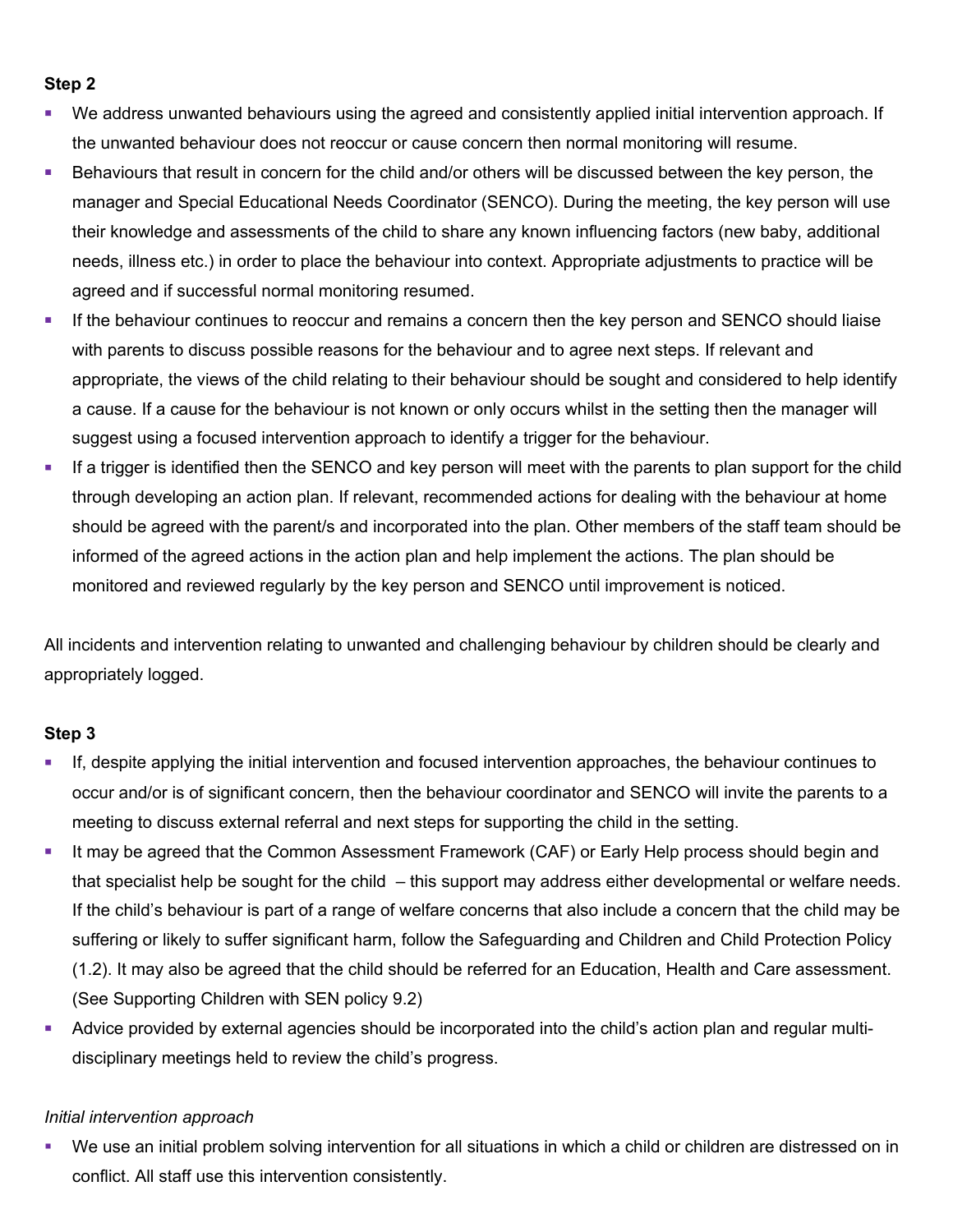- This type of approach involves an adult approaching the situation calmly, stopping any hurtful actions, acknowledging the feelings of those involved, gathering information, restating the issue to help children reflect, regain control of the situation and resolve the situation themselves.
- High Scope's Conflict Resolution process provides this type of approach but equally any other similar method would be suitable. Periodically the effectiveness of the approach will be checked.

#### *Focused intervention approach*

- The reasons for some types of behaviour are not always apparent, despite the knowledge and input from key staff and parents.
- § Where we have considered all possible reasons, then a focused intervention approach should then be applied.
- This approach allows the key person, SENCO and Manager to observe, reflect, and identify causes and functions of unwanted behaviour in the wider context of other known influences on the child.
- We follow the ABC method which uses key observations to identify a) an event or activity (antecedent) that occurred immediately before a particular behaviour, b) what behaviour was observed and recorded at the time of the incident, and c) what the consequences were following the behaviour. Once analysed, the focused intervention should help determine the cause (e.g. ownership of a toy or fear of a situation) and function of the behaviour (to obtain the toy or avoid a situation) and suitable support will be applied.

## *Use of rewards and sanctions*

- All children need consistent messages, clear boundaries and guidance to intrinsically manage their behaviour through self-reflection and control.
- Rewards such as excessive praise and stickers may provide an immediate change in the behaviour but will not teach children how to act when a 'prize' is not being given or provide the child with the skills to manage situations and their emotions. Instead, a child is taught how to be 'compliant' and respond to meet adult's own expectations in order to obtain a reward (or for fear of a sanction). If used then the type of rewards and their functions must be carefully considered before applying.
- Children should never be labelled, criticised, humiliated, punished, shouted at or isolated by removing them from the group and left alone in 'time out' or on a 'naughty chair'. However, if necessary children can be accompanied and removed from the group in order to calm down and if appropriate helped to reflect on what has happened.

## *Use of physical intervention*

- The term physical intervention is used to describe any forceful physical contact by an adult to a child such as grabbing, pulling, dragging, or any form of restraint of a child such as holding down. Where a child is upset or angry, staff will speak to them calmly, encouraging them to vent their frustration in other ways by diverting the child's attention.
- Staff should not use physical intervention or the threat of physical intervention, to manage a child's behaviour unless it is necessary to use 'reasonable force in order to prevent children from injuring themselves or others or damage property' (EYFS).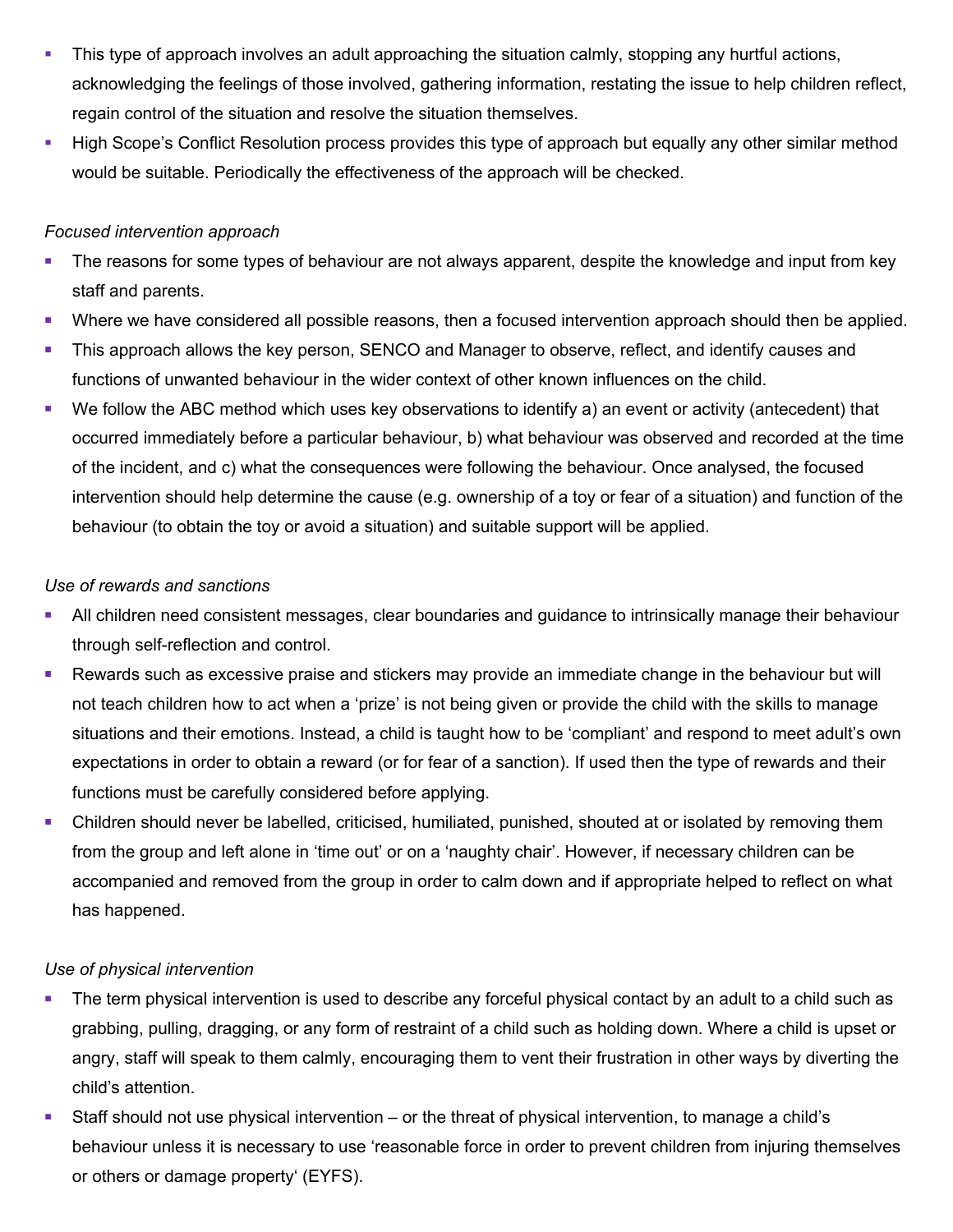- If 'reasonable force' has been used for any of the reasons shown above, parents are to be informed on the same day that it occurs. The intervention will be recorded as soon as possible within the child's file, which states clearly when and how parents were informed.
- § Corporal (physical) punishment of any kind should never be used or threatened.

#### *Challenging Behaviour/Aggression by children towards other children*

- Any aggressive behaviour by children towards other children will result in a staff member intervening immediately to challenge and prevent escalation.
- § If the behaviour has been significant or may potentially have a detrimental effect on the child, the parents of the child who has been the victim of behaviour and the parents of the child who has been the perpetrator should be informed.
- § The designated person will contact children's social services if appropriate, i.e., if a child has been seriously injured, or if there is reason to believe that a child's challenging behaviour is an indication that they themselves are being abused.
- § The designated person will make a written record of the incident, which is kept in the child's file; in line with the *Safeguarding children, young people and vulnerable adults* policy.
- The designated person should complete a risk assessment related to the child's challenging behaviour to avoid any further instances.
- The designated person should meet with the parents of the child who has been affected by the behaviour to advise them of the incident and the setting's response to the incident.
- § Ofsted should be notified if appropriate, i.e., if a child has been seriously injured.
- Relevant health and safety procedures and procedures for dealing with concerns and complaints should be followed.
- Parents should also be asked to sign risk assessments where the risk assessment relates to managing the behaviour of a specific child.

Bullying is a behaviour that both parents and practitioners worry about. Bullying is a deliberate, aggressive and repeated action, which is carried out with intent to cause harm or distress to others. It requires the child to have 'theory of mind' and a higher level of reasoning and thinking, all of which are complex skills that most three-yearolds have not yet developed (usually after the age of four along with empathy). Therefore, an outburst by a threeyear-old is more likely to be a reflection of the child's emotional well-being, their stage of development or a behaviour that they have copied from someone else.

Young children are keen observers and more likely to copy behaviours, which mimic the actions of others, especially the actions of people they have established a relationship with. These are learnt behaviours rather than premeditated behaviours because children this young do not have sufficiently sophisticated cognition to carry out the type of bullying an older child can do. Unless addressed early, this type of pre-bullying behaviour in young children can lead on to bullying behaviour later in childhood. The fear is that by labelling a child as a bully so early in life we risk influencing negative perceptions and expectations of the child which will impact on their self-image,